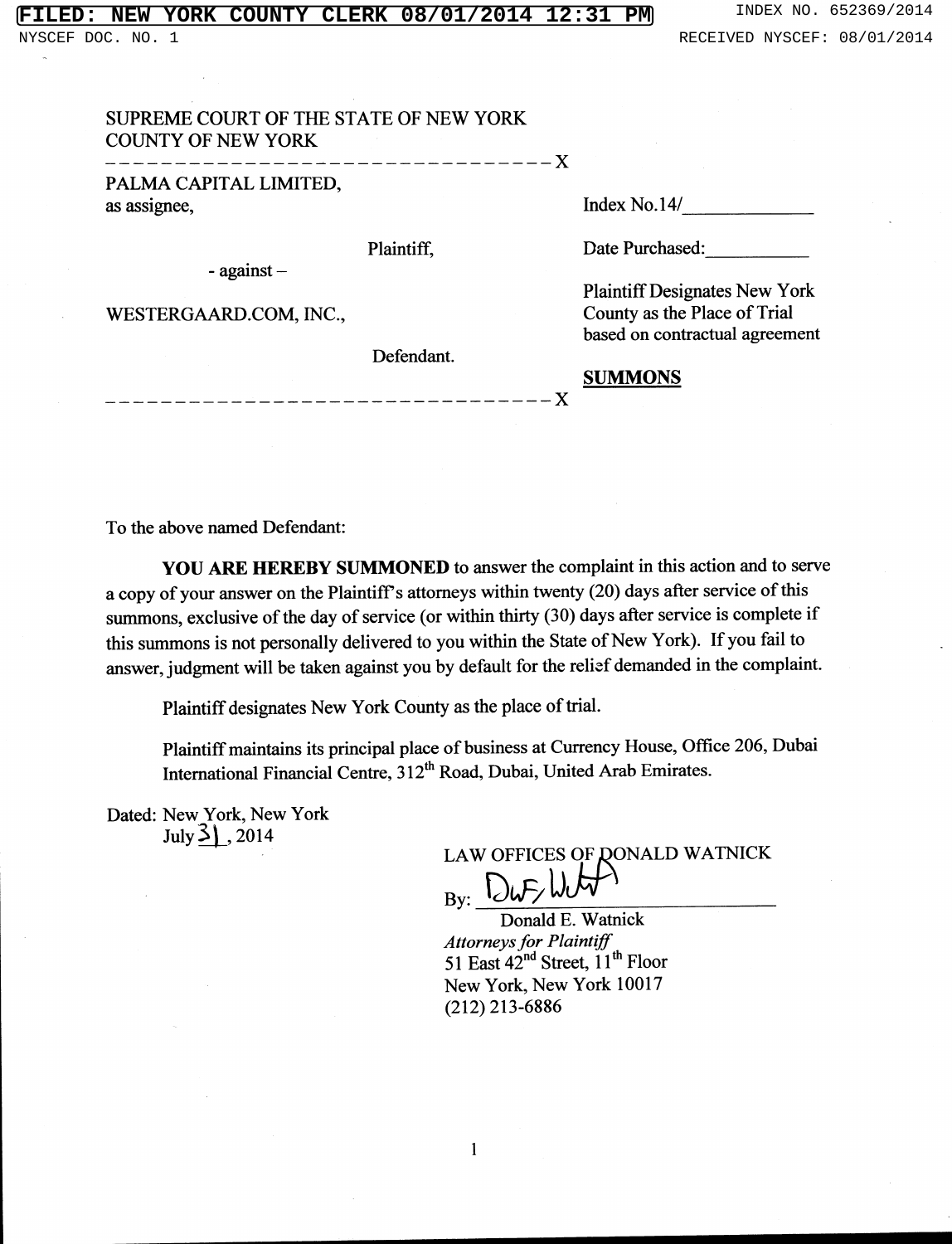## SUPREME COURT OF THE STATE OF NEW YORK COUNTY OF NEW YORK – – – – – – – – – – – – – – – – – – – – – – – – – – – – – – – – X

PALMA CAPITAL LIMITED as assignee,

# **VERIFIED COMPLAINT**

Plaintiff,

Index No. 14/\_\_\_\_\_\_\_\_\_\_\_\_\_\_

WESTERGAARD.COM, INC.,

- against –

Defendant.

– – – – – – – – – – – – – – – – – – – – – – – – – – – – – – – – X

 Plaintiff Palma Capital Limited, by its undersigned attorneys, hereby avers and alleges for its Complaint against Defendant Westergaard.com, Inc. as follows:

## **INTRODUCTION**

1. Plaintiff Palma Capital Limited ("Palma"), as assignee, brings this action to enforce the contractual obligations of defendant Westergaard.com, Inc. ("Westergaard") to redeem shares of stock under a written agreement providing that defendant would re-purchase the shares of stock from plaintiff's assignors if Westergaard did not complete an Initial Public Offering ("IPO") at an offering price of at least \$3.00 per share within a specified time period. Westergaard did not complete an IPO within the specified time period, but failed to abide by its resulting contractual obligation to re-purchase the shares of stock from plaintiff's assignors.

#### **THE PARTIES**

2. At all relevant times, plaintiff Palma Capital Limited ("Palma") was and is a corporation that is duly organized under the laws of the United Arab Emirates with its principal offices located at Currency House, Office 206, Dubai International Financial Centre, 312<sup>th</sup> Road,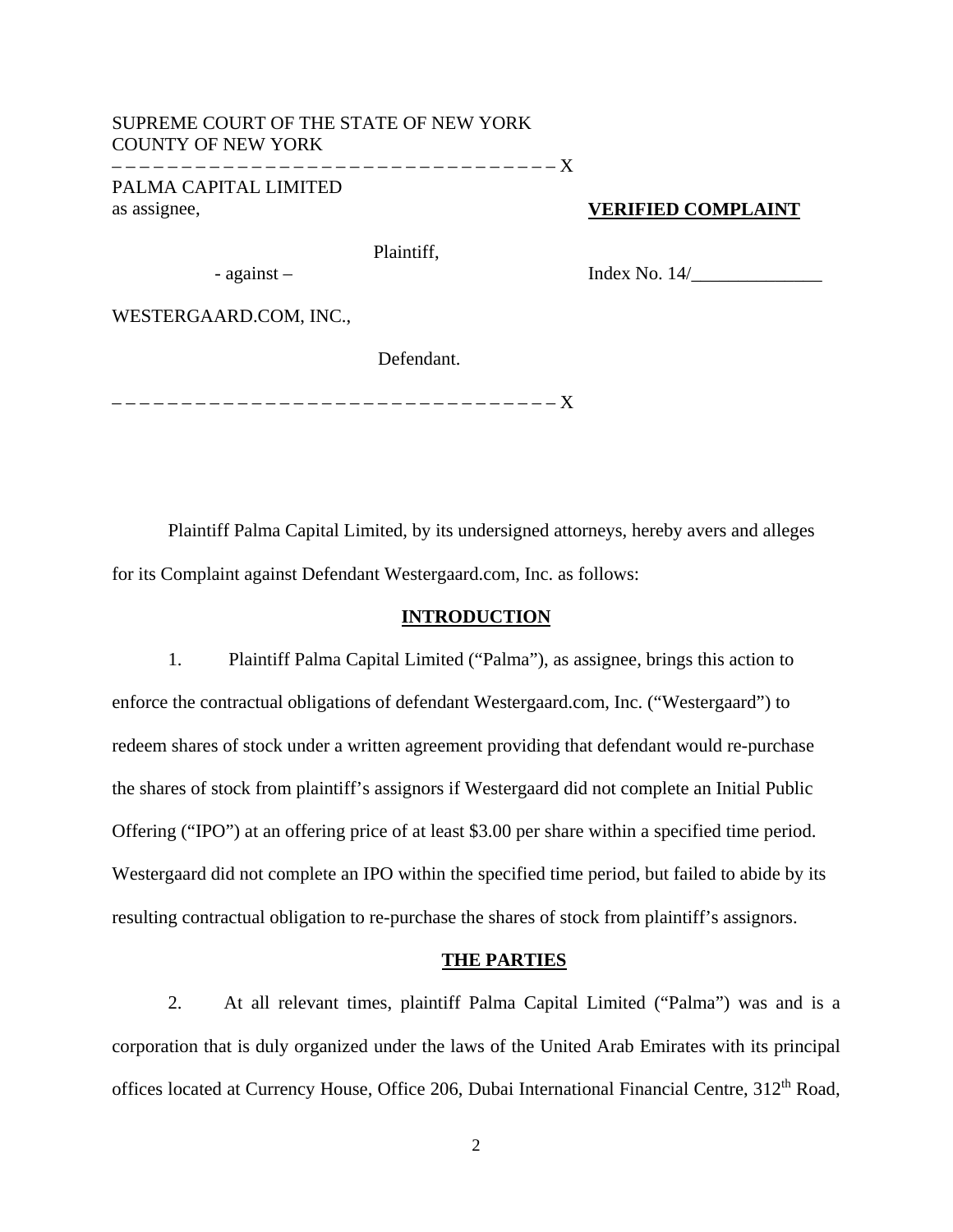Dubai, United Arab Emirates. Palma brings this action as the duly authorized assignee of certain Westergaard investors (collectively, the "Investors"), each of who has assigned his/her/its claim against defendant to Palma pursuant to signed written assignment agreements. (A list of the Investors that have duly assigned their claims to Palma is annexed hereto as Exh. A.)

3. At all relevant times, defendant Westergaard.com, Inc. ("Westergaard") was and is a corporation that is duly organized under the laws of the State of Delaware with its principal place of business located at Chendai Andou Industry Park, Jinjiang Quanzhou, Fujian, China 362211, and was and is qualified to do business in the State of New York.

#### **JURISDICTION**

4. This Court has jurisdiction over this case pursuant to CPLR 301, by virtue of (i) Westergaard, being qualified to and, upon information and belief, regularly doing business in the State of New York, and (ii) Westergaard and the Investors contractually submitting to the jurisdiction of this Court in Section 7.2(b) of the September 2011 Securities Purchase Agreement (the "Agreement") under which this action arises, which states in part:

> "Each of the Company [Westergaard] and the Purchasers [the Investors] (i) hereby irrevocably submits to the jurisdiction of the United States District Court sitting in the Southern District of New York and the courts of the State of New York located in New York county for the purposes of any suit, action or proceeding arising out of or relating to this Agreement . . ."

Additionally, this Court has jurisdiction over this case, pursuant to CPLR 301, by virtue of Westergaard designating an agent for service in New York County with the New York Secretary of State.

5. Venue properly lies in this Court pursuant to CPLR 501 by virtue of Westergaard contractually submitting to the venue of this Court in Section 7.2(b) of the Agreement, as reproduced in Paragraph 4 of this Complaint.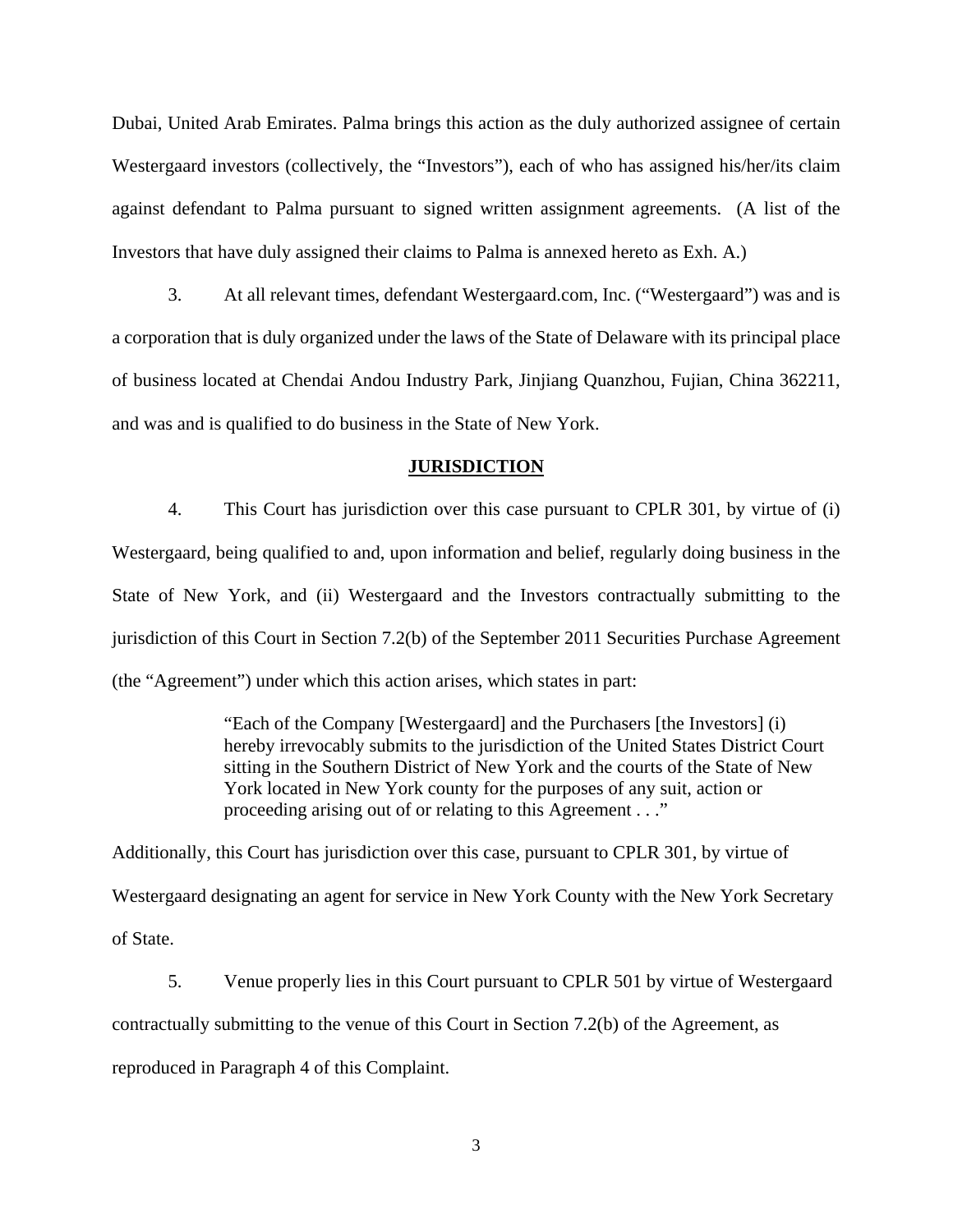#### **COMMON FACTS**

6. In this action, Palma, as assignee of the Investors, seeks to enforce Westergaard's written agreement to redeem shares of Westergaard purchased by the Investors, at a price of \$3.00 per share payable to the Investors, as well as recover contractual attorneys' fees.

7. In September 2011, Westergaard initiated a private securities offering, in which Westergaard offered preferred shares and warrants in Westergaard to potential purchasers, pursuant to the terms of the Agreement.

8. The Agreement offered the opportunity to purchase "Units" in Westergaard at the price of \$1.50 per Unit. Each Unit consisted of one (1) share of Westergaard's Series B Convertible Preferred Stock (the "Preferred Shares"), one (1) Series A Warrant to purchase 0.5 share of Westergaard's Common Stock at a price of \$1.875 per share (the "Series A Warrant"), and one (1) Series B Warrant to purchase 0.5 share of Westergaard's Common Stock at a price of \$2.25 per share (the "Series B Warrant"). The Agreement expressly provided for Westergaard to automatically redeem the Preferred Shares if Westergaard did not complete an IPO within two years of the "Closing Date," as defined in the Agreement.

9. Specifically, Section 1.5 of the Agreement states as to Westgaard's repurchase obligations as follows:

> Automatic Redemption. The Company [Westergaard] shall automatically redeem the Preferred Shares held by the Purchasers [the Investors] at a price of \$3.00 per share if the Company fails to complete an Initial Public Offering at an offering price of \$3.00 or higher per share within two (2) years from the Closing Date (the "Automatic Redemption"). In the event of an Automatic Redemption, the Purchasers shall retain ownership of the Warrants.

10. Similarly, Section 3.20 of the Agreement states:

Automatic Redemption. The Company [Westergaard] shall automatically redeem the Preferred Shares held by the Purchasers [the Investors] at a price of \$3.00 per share if the Company fails to complete an Initial Public Offering at an offering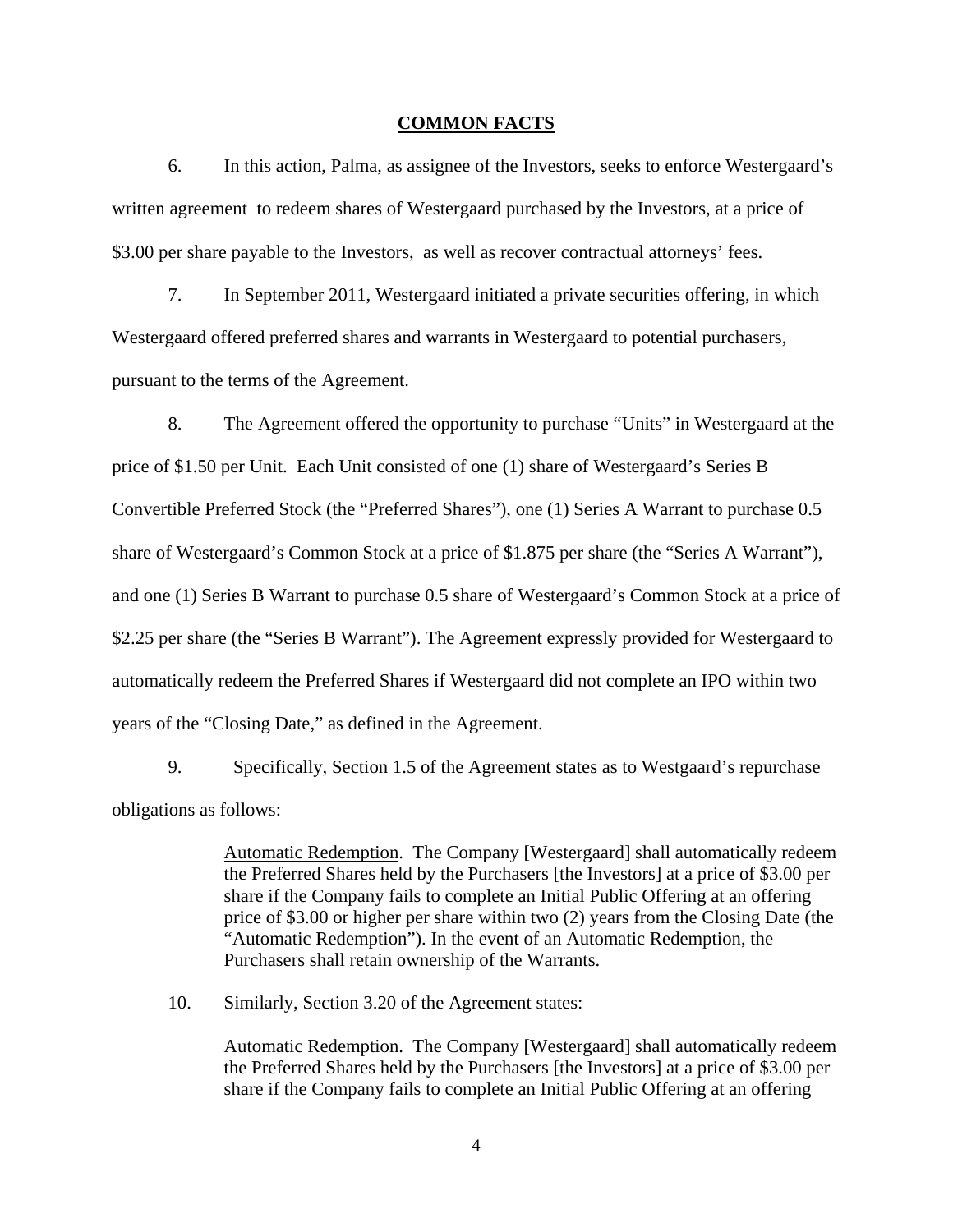price of \$3.00 or higher per share within (2) years from the Closing Date. In the event of an Automatic Redemption, the Purchasers shall retain ownership of the Warrants.

11. As to the Closing Date, Section 1.4 of the Agreement states, in part:

Purchase Price and Closing. [. . .] Subject to all conditions to closing being satisfied or waived, the closing of the purchase and sale of the Units shall take place at the offices of Anslow & Jaclin, LLP (the "Closing") no later than September 23, 2011, which date may be extended by the Company (the "Closing Date").

12. Each of the Investors purchased a number of Units by signing the Agreement. Upon information and belief, the Chief Executive Officer of Westergaard, Jinbiao Ding, also signed the Agreement, on behalf of Westergaard, with each Investor.

13. Upon information and belief, based upon the Form 8-K Westergaard filed with the United States Securities and Exchange Commission on November 23, 2011, the Closing Date referred to in the Agreement was no later than October 24, 2011.

14. Therefore, pursuant to Sections 1.5 and 3.20 of the Agreement, if Westergaard did not complete an IPO by October 24, 2013, it was obligated to redeem the Investors' Preferred Shares at a price of \$3.00 per share, payable to the Investors, within two years of the Closing Date or by October 24, 2013.

15. Upon information and belief, Westergaard failed to complete an IPO by October 24, 2013, and has not completed an IPO of any kind and at any offering price as of the filing date of this Complaint.

16. Westergaard did not redeem the Investors' Preferred Shares pursuant to Sections 1.5 and 3.20 of the Agreement.

17. In February 2014, the Investors executed assignments to Palma, with each assignment providing that "for the purposes of collection, all rights, title and interest in any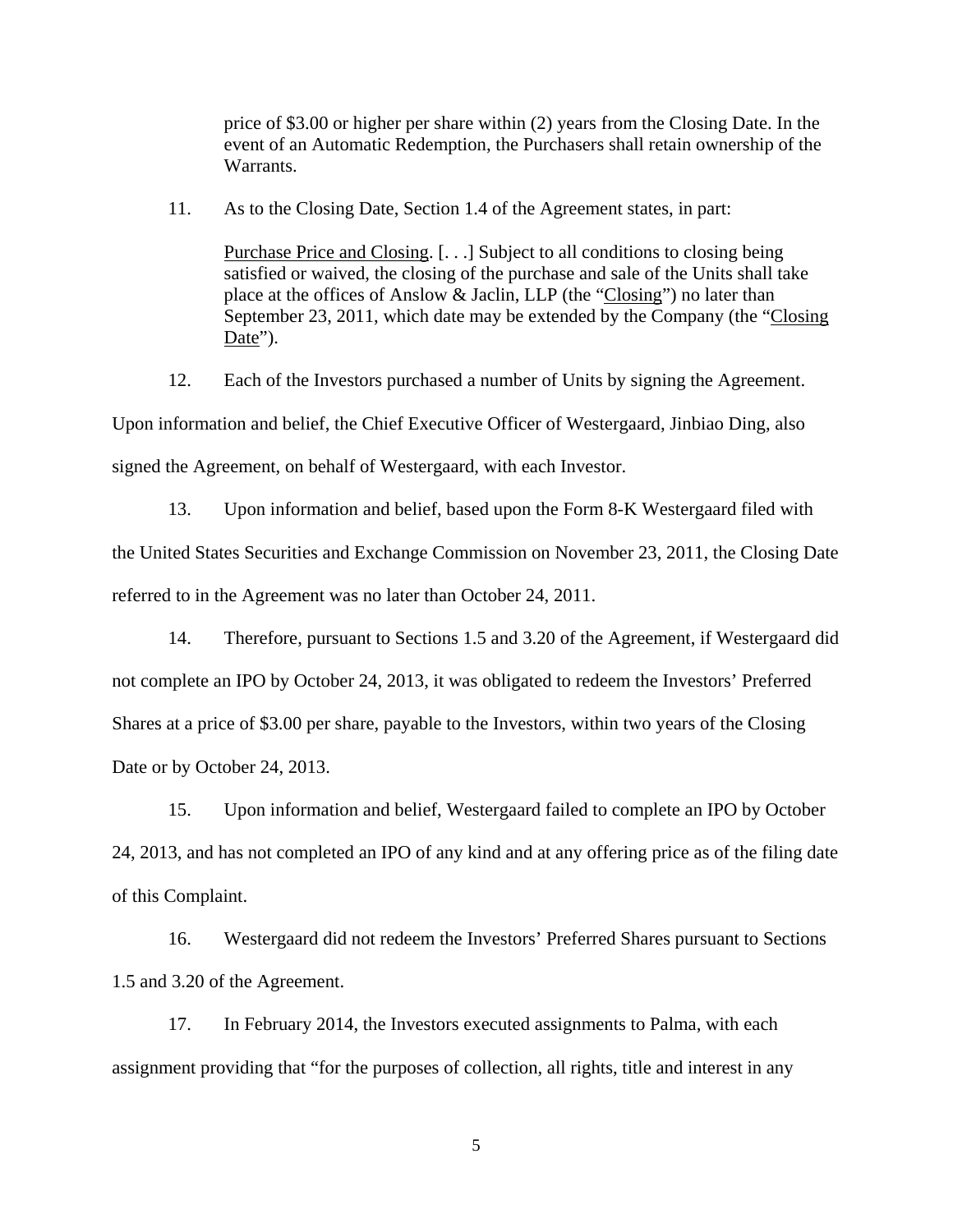claims, demands, or causes of action pertaining to the Redemption Clause" be assigned to Palma and appointing Palma "as the true and lawful attorney in fact for the purposes of collecting all monies owed to the Investor resulting from any claims arising under the Redemption Clause" of the Agreement.

18. The Investors who assigned their claims to Palma owned a total of 799,999 of Preferred Shares. (See Exh. A for a list of each of the Investors that assigned claims to Palma and the number of Preferred Shares owned by such Investor.)

19. Palma notified Westergaard, on behalf of the Investors, of Westergaard's breach of the Agreement by failing to either complete an IPO or redeem the Investors' Preferred Shares by the Closing Date, through a demand letter, dated February 17, 2014, requesting that Westergaard fulfill its Automatic Redemption obligation under the Agreement. Westergaard has neither responded to the letter nor cured its breach.

20. By virtue of the foregoing, Palma, as assignee, has been damaged in an amount to be determined at trial, but equal to a minimum of \$3.00 for each Preferred Share purchased by the Investors through the Agreement.

21. Palma, as assignee, also is entitled to contractual attorneys' fees incurred in pursuing this action because Section 6.1 of the Agreement states in part:

> General Indemnity. The Company [Westergaard] agrees to indemnify and hold harmless the Purchasers [the Investors] . . . from and against any and all losses, liabilities, deficiencies, costs, damages and expenses (including, without limitation, reasonable attorneys' fees, charges and disbursements) incurred by the Purchasers [the Investors] as a result of any breach of the representations, warranties, or covenants made by the Company [Westergaard] herein.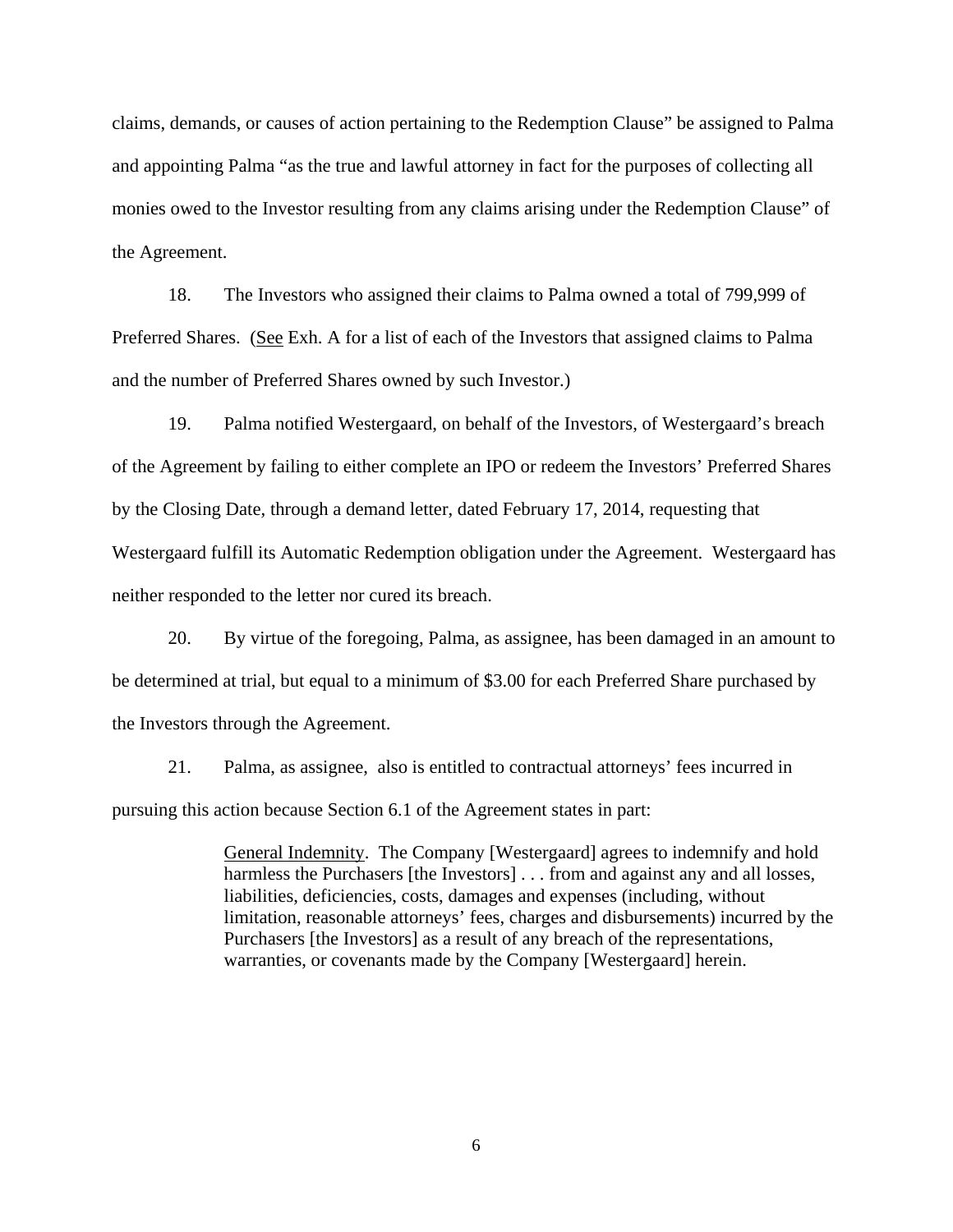## **FIRST CAUSE OF ACTION – BREACH OF CONTRACT**

22. Plaintiff repeats and re-alleges the allegations contained in Paragraphs 1 to 21 as if fully set forth and incorporated herein.

23. The Investors purchased the Units, including the Preferred Shares, from Westergaard pursuant to the terms of the Agreement, signed by the Investors and defendant, and the Investors paid the amounts due for such Preferred Shares.

24. Sections 1.5 and 3.20 of the Agreement provided that if Westergaard did not complete an IPO within two years of the Closing Date, Westergaard was required to repurchase the Investors' Preferred Shares by paying them a price of \$3.00 per share or higher by the end of the foregoing two year period.

25. Upon Information and belief, the Closing Date is no later than October 24, 2011.

26. As of October 24, 2013 Westergaard had not completed an IPO or redeemed the Investors' Preferred Shares, and, in fact, Westergaard has not completed an IPO or redeemed the Investor's Preferred Shares as of the date of this Complaint.

27. By virtue of the foregoing, Westergaard breached the Agreement and the contractual obligations therein to the Investors, causing damage to the Investors.

28. In February 2014, the Investors assigned their claims against Westergaard to plaintiff, and, based upon such assignments, Palma holds claims based upon 799,999 Preferred Shares in Westergaard.

29. By reason of the foregoing, Westergaard is liable to plaintiff for damages in an amount to be determined at trial, but equal to at least \$3.00 for each Preferred Share purchased by the Investors.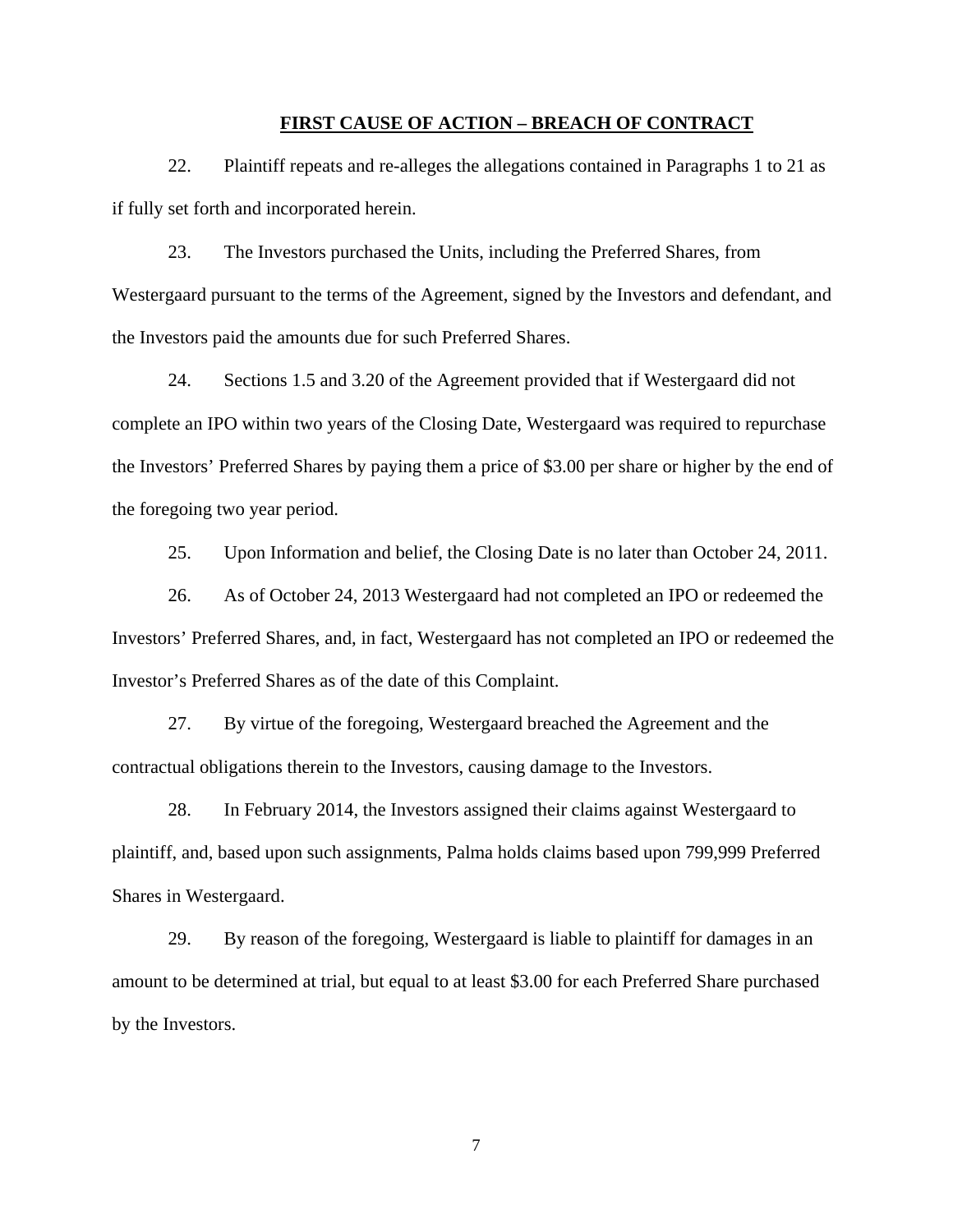## **SECOND CAUSE OF ACTION – COSTS OF COLLECTION**

30. Plaintiff repeats and re-alleges the allegations contained in Paragraphs 1 to 29 as if fully set forth and incorporated herein.

31. Pursuant to Section 6.1 of the Agreement, Westergaard and the Investors agreed that Westergaard would "indemnify and hold harmless" the Investors "from and against any and all losses, liabilities, deficiencies, costs, damages and expenses (including, without limitation, reasonable attorneys' fees, charges and disbursements)" resulting from "any breach of the representations, warranties or covenants" made by Westergaard in the Agreement.

32. Westergaard breached the representations, warranties and covenants made in Sections 1.5 and 3.20 of the Agreement, by not repurchasing the Preferred Shares from the Investors.

33. By virtue of the foregoing, plaintiff, as assignee, is entitled to recover as damages its costs of collection, including reasonable attorneys' fees, in this action against Westergaard, in an amount be determined at trial.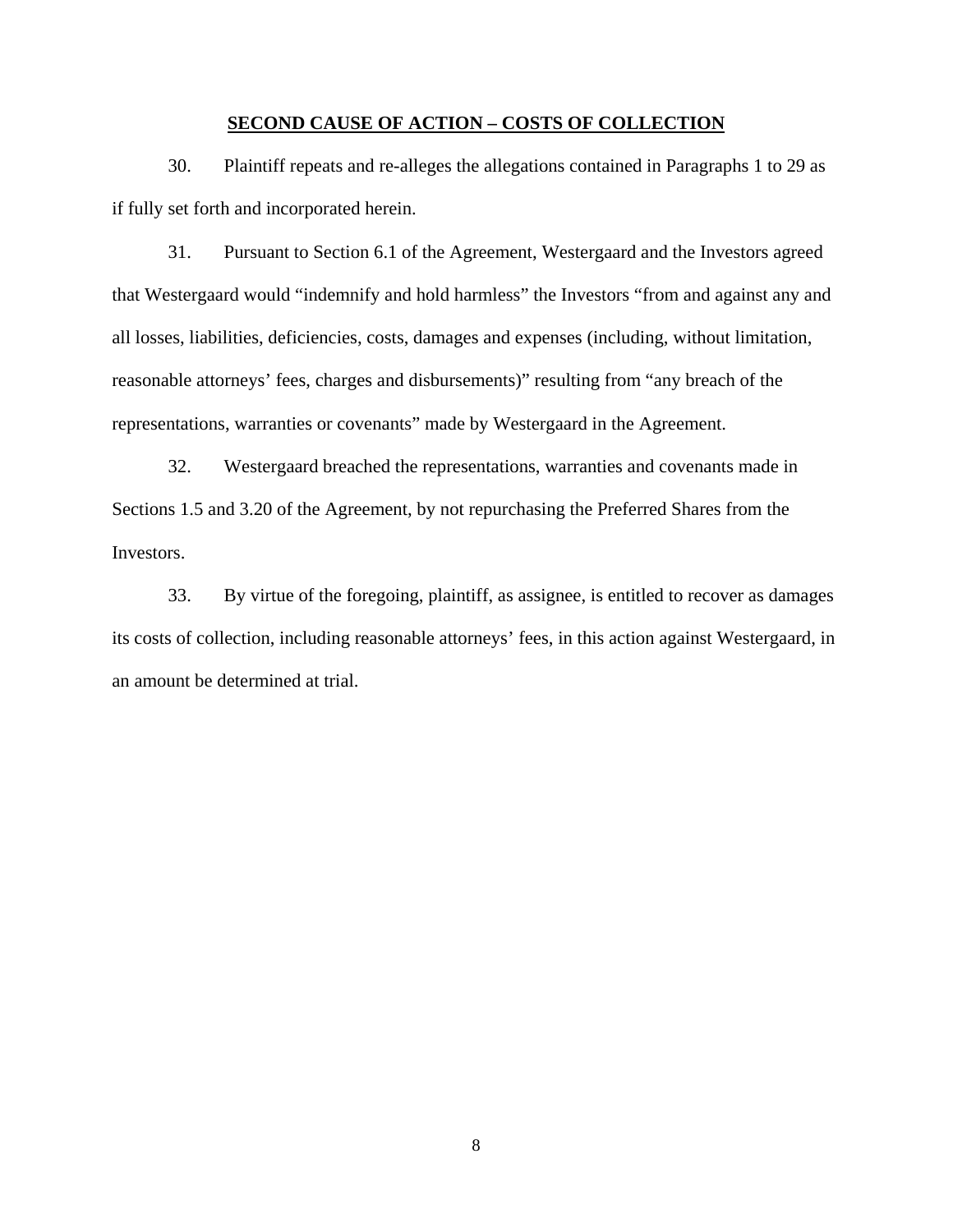WHEREFORE, plaintiff Palma Capital Limited, as assignee of the Investors, hereby demands judgment against defendant Westergaard.com, Inc. for damages in an amount to be determined at trial but equal to no less than the following:

- \$3.00 for each Preferred Share owned by the Palma, as assignee of the Investors, for  $a.$ a total of \$2,399,997.00;
- b. Palma's costs of collection, including attorneys' fees; and
- c. for such other and further relief as this Court deems just and proper.

Dated: New York, New York July  $\frac{3}{2}$ , 2014

# LAW OFFICES OF DONALD WATNICK

By:  $\lambda$ 

Donald E. Watnick Attorneys for Plaintiff<br>51 East  $42<sup>nd</sup>$  Street,  $11<sup>th</sup>$  Floor New York, NY 10017  $(212)$  213-6886